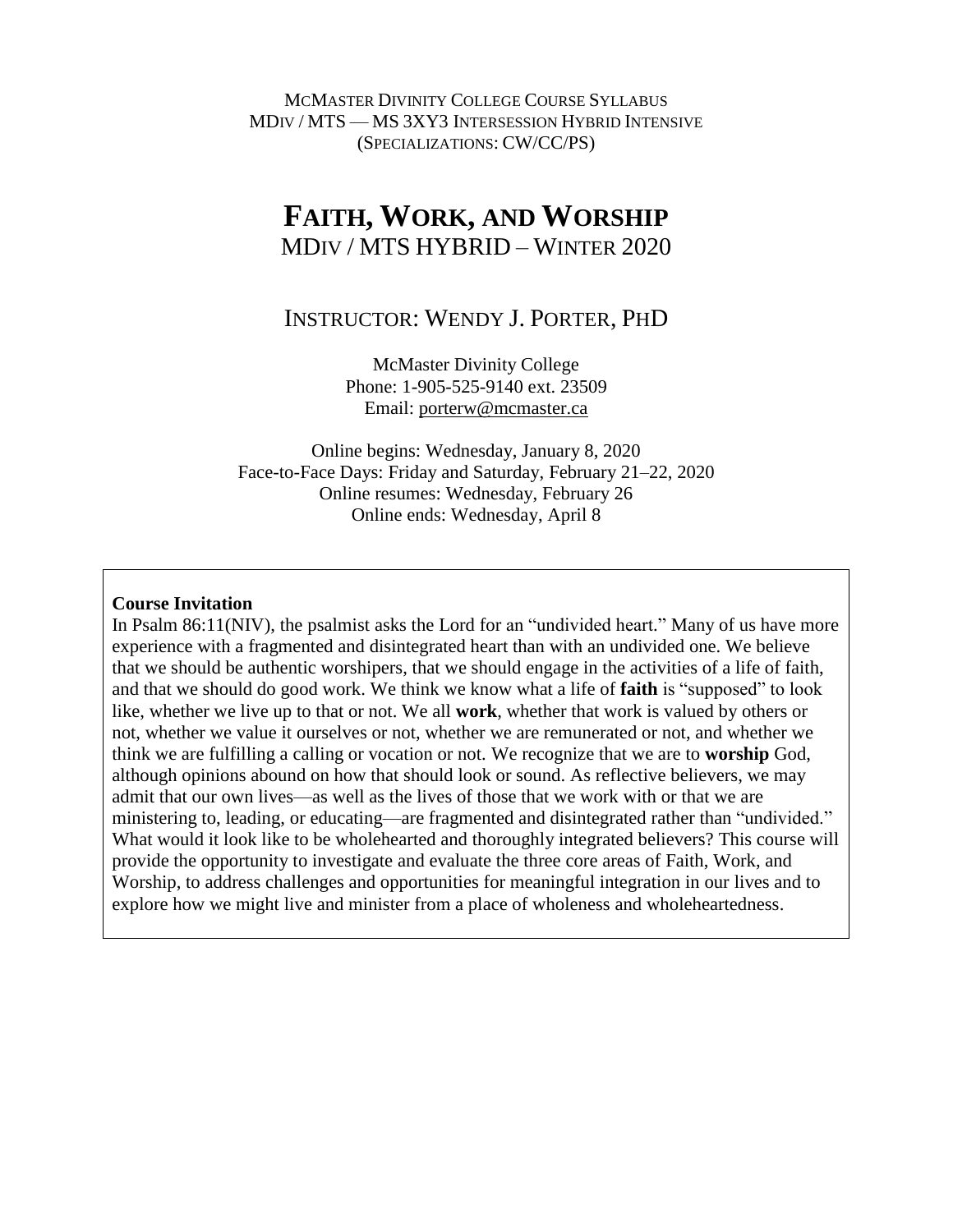#### **Learning Outcomes KNOWING**

By the end of this course, you will be able to

- **analyze** how your experience and understanding of the life of faith, a theology of work, and an approach to worship has shaped the way you have done ministry in the past and how it contrasts with other approaches that we will explore; and
- **examine** the effectiveness of the inter-relationships between faith, work, and worship in your life and ministry and understand how they might be better integrated or reshaped.

What is your own **KNOWING** goal for this course?

## **DOING**

By the end of this course, you will be able to

- **solve** some problems of inconsistency and fragmentation/disintegration in your life and ministry or for those within your circle of influence;
- **design** a more integrated approach to meaningful life and ministry that comprises all three areas;
- **implement** an approach to integration that will provide you with an effective model both for yourself and others.

What is your own **DOING** goal for this course?

# **BEING**

By the end of this course, you will be able to

- **reflectively evaluate** how your understanding about faith, work, and worship have shaped who you are; and
- **risk creating** a more integrative approach to faith, work, and worship that influences your being within the context of calling and ministry.

What is your own **BEING** goal for this course?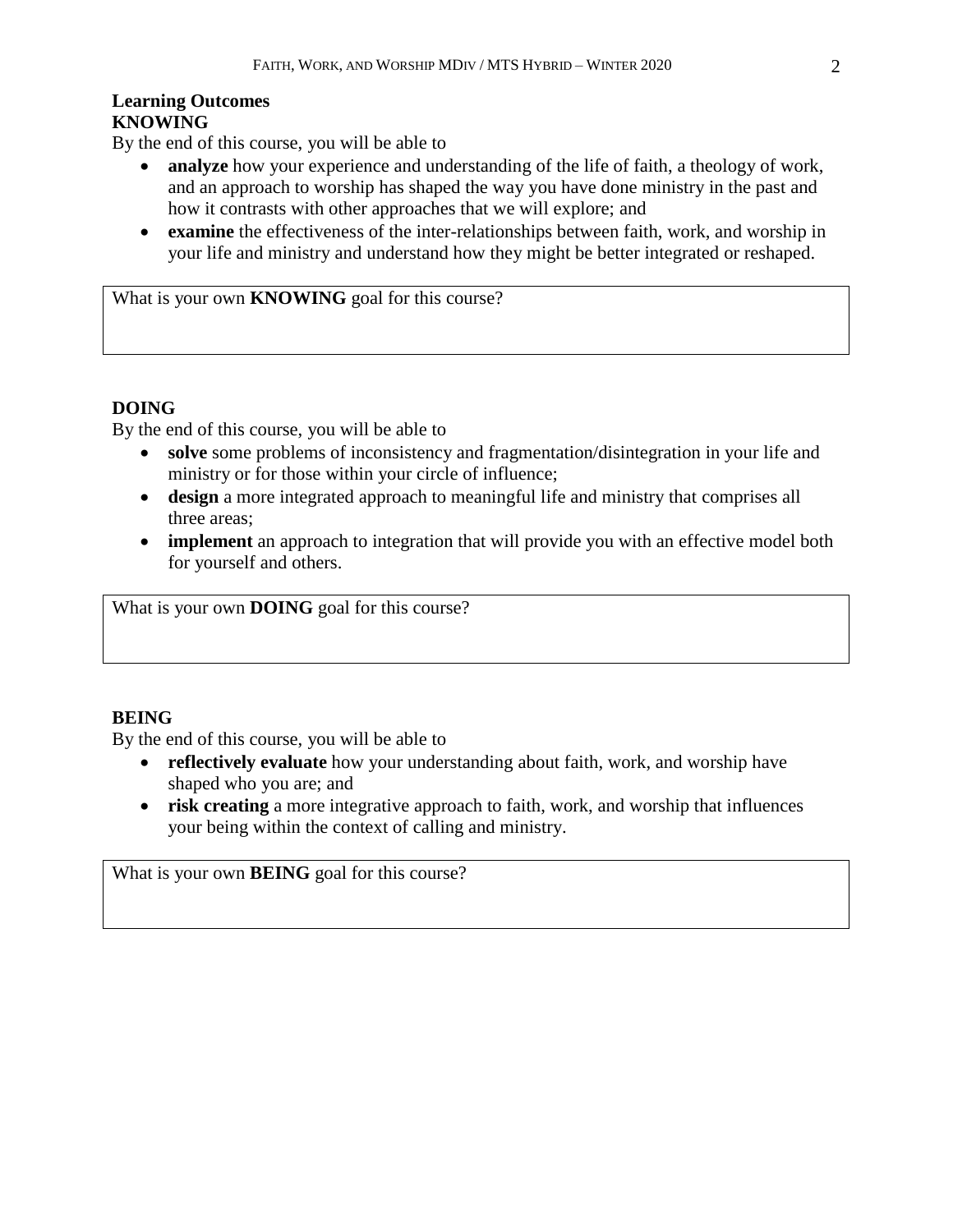## Required Textbooks:

### **Faith:**

- Hunter, James Davison. *To Change the World: The Irony, Tragedy, and Possibility of Christianity in the Late Modern World*. New York, NY: Oxford University Press, 2010. In this work, sociologist James Davison Hunter challenges the notions of what it means for Christians to think that they can "change the world." It should prompt some thoughtful reflection. 345 pp.
- (optional) Taylor, Charles. *A Secular Age*. Cambridge, MA: Belknap Press of Harvard University Press, 2007. This book by leading philosopher Charles Taylor will expose you to first-rate thinking about issues and challenges that influence the life of Christian faith. Talk to me about extra credit if you choose this book. 850 pp.

#### **Work:**

- Volf, Miroslav. *Work in the Spirit: Toward a Theology of Work*. New York: Oxford University Press, 1991. This book by theologian and public intellectual, Miroslav Volf, comprises his PhD research. It is a substantial and thoughtful approach to developing a theology of work. Use it to challenge your own ideas and develop your own theology of work. 225 pp.
- (optional) Loftin, Keith R., and Trey Dimsdale, eds. *Work: Theological Foundations and Practical Implications*. London, UK: SCM, 2018. If you have previously read Volf's theology of work, choose this book as your first alternative. It provides you with a range of contributors to the discussion of work, each from one of three approaches: biblical theology, systematic theology, and practical theology. 255 pp.

### **Worship:**

- Wolterstorff, Nicholas. *The God We Worship: An Exploration of Liturgical Theology*. Grand Rapids, MI: Eerdmans, 2015. In this book, philosopher and liturgical theologian Nicholas Wolterstorff embarks on a new approach to liturgical theology in order to make "explicit the understanding of God implicit in Christian worship" (2). Regardless of your own worship practices or traditions, you can apply his principles to investigate the beliefs and perceptions about God that are inherent in your practices and statements. 170 pp.
- (optional) Wainwright, Geoffrey. *Doxology: The Praise of God in Worship, Doctrine, and Life*. London, UK: Epworth / New York, NY: Oxford University Press, 1980. 585 pp. If you have never read a substantive theology of worship, this is an excellent place to begin.

### Additional Reading Resources

**NOTE**: You are to read approximately 3000 pages for a MDiv/MTS course, so select books from this list, or elsewhere, that resonate with or challenge you in some aspect of each of our three areas. Consider books that meet your own goals for this course and your program. If you have questions, please email me. Once you have assembled your reading list, please send it to me, including full (and accurate) bibliography, following MDC style guide, with approximate page extents. At the end of the semester, please email me to confirm that you have appropriately read through the books on your reading list and have good working knowledge of their contents.

#### **Faith:**

Capps, Donald. *The Decades of Life: A Guide to Human Development*. Louisville, KY: Westminster John Knox, 2008. 220 pp.

Fowler, James W. *Stages of Faith: The Psychology of Human Development and the Quest for Meaning*. San Francisco, CA: Harper & Row, 1981. 320 pp.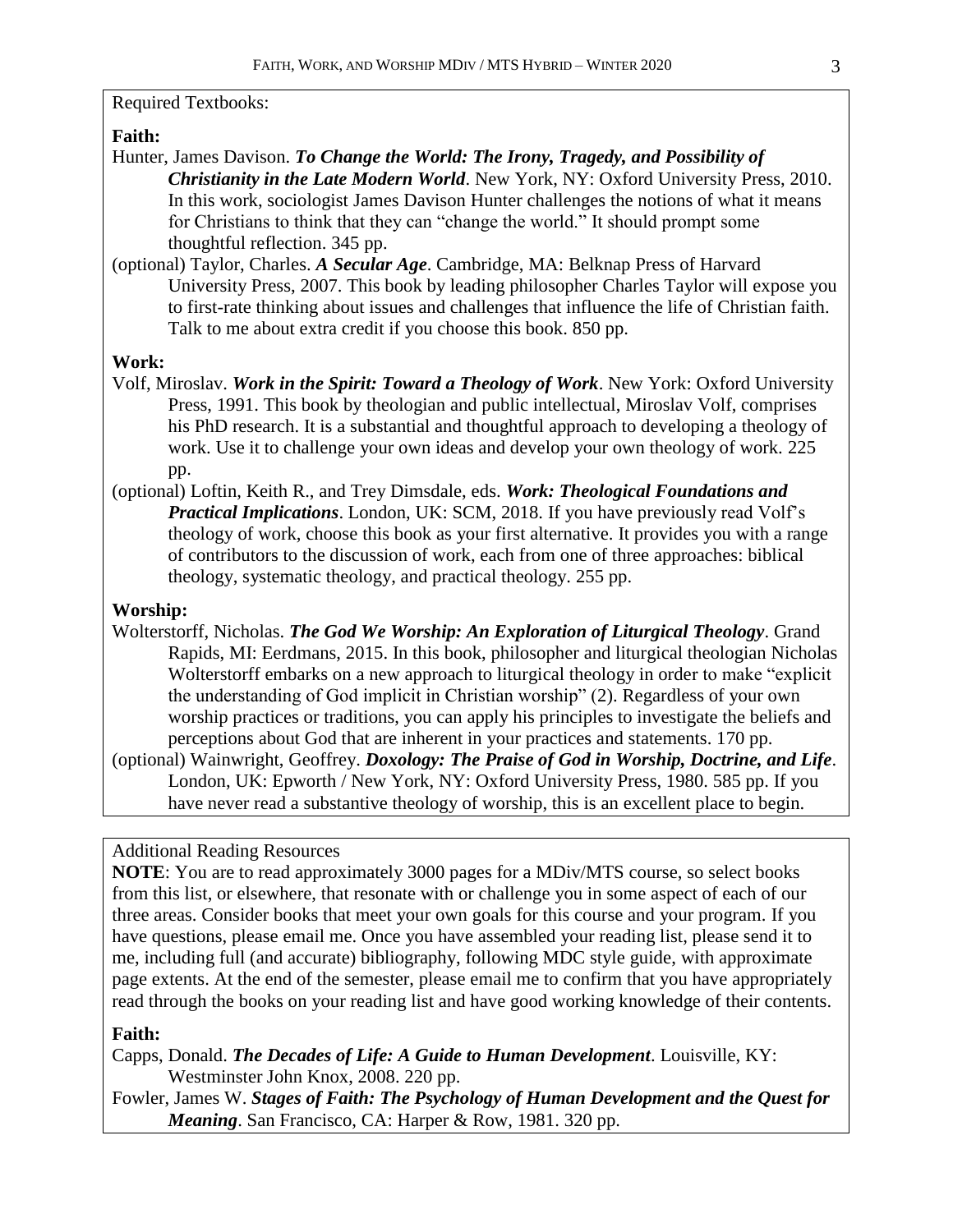- Fowler, James W. *Becoming Adult, Becoming Christian: Adult Development and Christian Faith*. San Francisco, CA: Jossey-Bass, 2000. 120 pp.
- Moltmann, Jürgen. *The Living God and the Fulness of Life*. Trans. by Margaret Kohl. Louisville, KY: Westminster John Knox, 2015. 230 pp.
- Niebuhr, H. Richard. *Christ and Culture*. New York, NY: Harper & Row, 1951. 255 pp.
- Osmer, Richard R., and Friedrich L. Schweitzer, eds. *Developing a Public Faith: New Directions in Practical Theology*. St. Louis, MO: Chalice, 2003. 250 pp.
- Sayers, Dorothy L. *Christian Letters to a Post-Christian World: A Selection of Essays*. Grand Rapids, MI: Eerdmans, 1969. 230 pp. Later published as *The Whimsical Christian: 18 Essays.* New York, NY: Collier, 1987. 275 pp.
- Tillich, Paul. *Dynamics of Faith*. New York, NY: Harper & Row, 1957. 135 pp.
- Volf, Miroslav. *A Public Faith: How Followers of Christ Should Serve the Common Good*. Grand Rapids, MI: Brazos, 2011. 165 pp.
- Volf, Miroslav, and Dorothy C. Bass, eds. *Practicing Theology: Beliefs and Practices in Christian Life*. Grand Rapids, MI: Eerdmans, 2002. 260 pp.

### **Work:**

- Cosden, Darrell. *The Heavenly Good of Earthly Work*. Grand Rapids, MI: Baker Academic, 2006. 150 pp.
- Jones, L. Gregory, and Stephanie Paulsell, eds. *The Scope of Our Art: The Vocation of the Theological Teacher*. Grand Rapids, MI: Eerdmans, 2002. 260 pp.
- Smith, Gordon T. *Courage and Calling: Embracing Your God-Given Potential*. Downers Grove, IL: InterVarsity, 2011. 270 pp.
- Stevens, R. Paul. *Work Matters: Lessons from Scripture*. Grand Rapids, MI: Eerdmans, 2012. 170 pp.
- Stevens, R. Paul. *Aging Matters: Finding Your Calling for the Rest of Your Life*. Grand Rapids, MI: Eerdmans, 2016. 160 pp.

#### **Worship:**

- Best, Harold M. *Unceasing Worship: Biblical Perspectives on Worship and the Arts*. Downers Grove, IL: InterVarsity, 2003. 225 pp.
- Bradshaw, Paul F. *The Search for the Origins of Christian Worship: Sources and Methods for the Study of Early Liturgy*. New York, NY: Oxford University Press, 1992. 205 pp.
- Hoon, Paul Waitman. *The Integrity of Worship: Ecumenical and Pastoral Studies in Liturgical Theology*. Nashville, TN: Abingdon, 1971. 350 pp.
- Saliers, Don E. *Worship as Theology: Foretaste of Glory Divine*. Nashville, TN: Abingdon, 1994. 250 pp.
- Smith, James K. A. *You Are What You Love: The Spiritual Power of Habit*. Grand Rapids, MI: Brazos, 2016. 205 pp.
- Stringer, Martin D. *A Sociological History of Christian Worship*. Cambridge, UK: Cambridge University Press, 2005. 255 pp.
- Wainwright, Geoffrey, and Karen B. Westerfield Tucker, eds. *The Oxford History of Christian Worship*. New York, NY: Oxford University Press, 2006. 865 pp.

Textbook Purchase: All required textbooks for this class are available from the College's book service, READ On Bookstore, Room 145, McMaster Divinity College. Texts may be purchased on the first day of class. For advance purchase, you may contact READ On Bookstore, 5 International Blvd, Etobicoke, Ontario M9W 6H3: phone 416.620.2934; fax 416.622.2308; email [books@readon.ca.](mailto:books@readon.ca) Other book services may also carry the texts.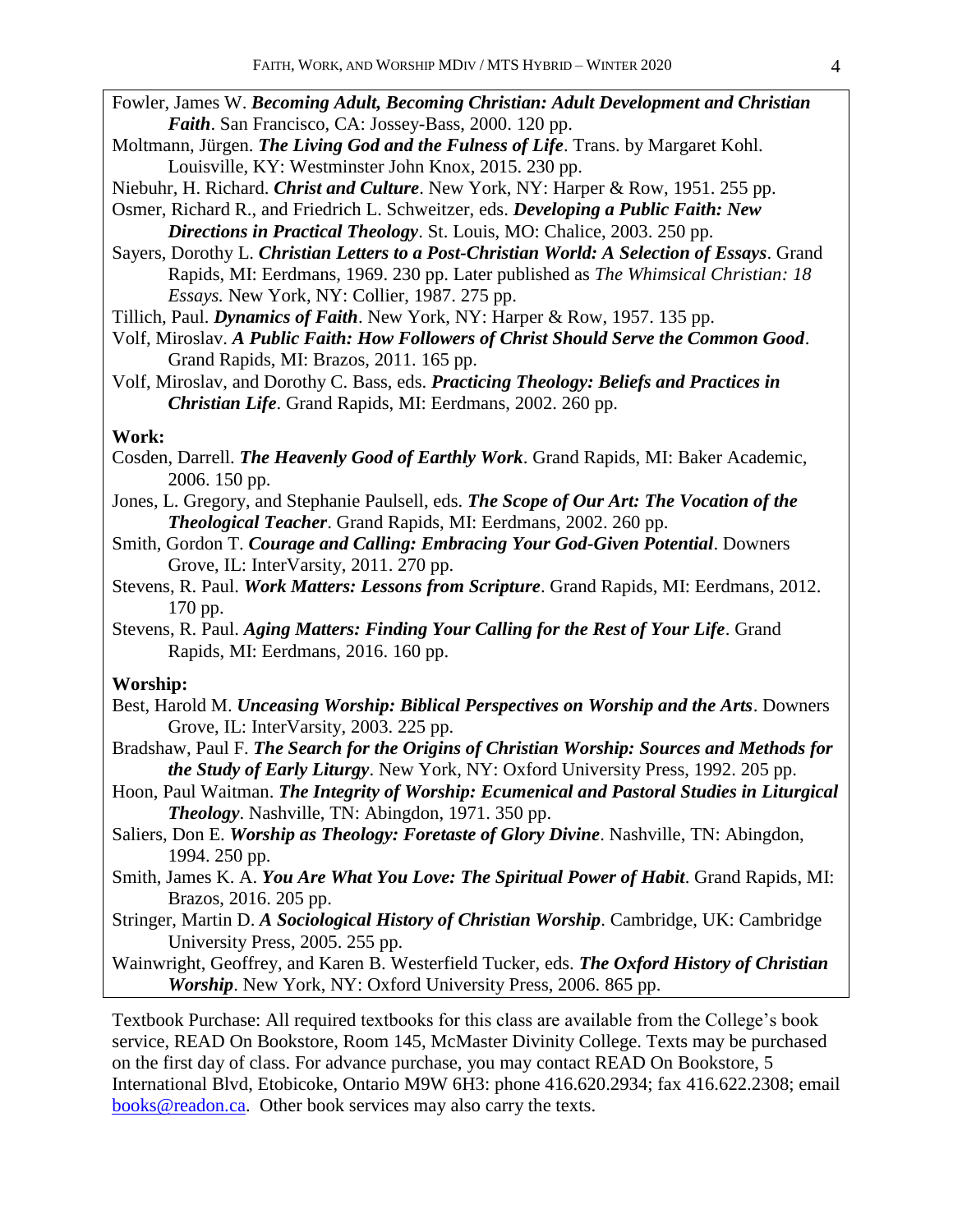# **Class Schedule:**

| Week                    | Date         | Road Map / Schedule                                       |
|-------------------------|--------------|-----------------------------------------------------------|
| 1                       | Jan 8        | Welcome and Intro to Faith, Work, and Worship             |
|                         | (Wednesdays) | <b>Syllabus: Course Road Map</b>                          |
|                         |              | Assignments: Major Papers/Projects (2)                    |
|                         |              | Weekly Resource and Reflection (12)                       |
|                         |              | Technology: Avenue to Learn (A2L), Padlet,                |
|                         |              | Pebble Pad, WebEx, Learning Portfolio                     |
|                         |              | <b>Post:</b> Personal Introductions this week             |
| <b>Module 1</b>         | <b>FAITH</b> | $(3$ weeks)                                               |
| 2                       | Jan 15       | Thought Prompter: Focus on Faith 1                        |
|                         |              | Post: Resource and Reflection #1 (250–300 words): Faith 1 |
| $\overline{\mathbf{3}}$ | Jan $22$     | Thought Prompter: Focus on Faith 2                        |
|                         |              | <b>Post:</b> Resource and Reflection #2: Faith 2          |
|                         |              | Due: Email Proposal for Paper or Project #1               |
| $\overline{\mathbf{4}}$ | Jan 29       | Thought Prompter: Focus on Faith 3                        |
|                         |              | Post: Resource and Reflection #3: Faith 3                 |
| <b>Module 2</b>         | <b>WORK</b>  | (4 weeks, including Face-to-Face week)                    |
| 5                       | Feb 5        | Thought Prompter: Focus on Work 1                         |
|                         |              | <b>Post:</b> Resource and Reflection #4: Work 1           |
| 6                       | Feb 12       | Thought Prompter: Focus on Work 2                         |
|                         |              | Learning Portfolio: entry re your Paper or Project #1     |
|                         |              | <b>Post:</b> Resource and Reflection #5: Work 2           |
|                         |              | Due: Email Proposal for Paper or Project #2               |
|                         |              | Due: Paper or Project #1, Tuesday, February 18, midnight. |

| 7 | Feb 21             | Friday, February 21, 9:00 a.m. – 4:00 p.m.                   |
|---|--------------------|--------------------------------------------------------------|
|   | $+22$              | <b>Morning</b> $(9:00 a.m. - 12:00 p.m.)$                    |
|   |                    | <i><b>Opening Worship</b></i>                                |
|   | Face-to-Face       | 1. Theology of Work (topic of work continued from online)    |
|   | Days               | <b>Break-Outs</b>                                            |
|   |                    | 2. Theology of Work                                          |
|   | Attendance is      | Share: Resource and Reflection #6: Work 3                    |
|   | required for the   | <b>Afternoon</b> $(1:00 - 4:00 \text{ p.m.})$                |
|   | full class days to | Student Presentations: Paper or Project #1 – brief summaries |
|   | successfully       | of what you did learned in the process (timing TBA)          |
|   | complete this      | 3. Dynamics of Faithful Presence                             |
|   | course.            | Closing Worship                                              |
|   |                    | Saturday, February 22, 9:00 a.m. - 4:00 p.m.                 |
|   |                    | <b>Morning</b> $(9:00 a.m. - 1:00 p.m.)$                     |
|   |                    | <i><b>Opening Worship</b></i>                                |
|   |                    | 4. Notions of Worship Vitality                               |
|   |                    | <b>Break-Outs</b>                                            |
|   |                    | 5. Towards Integrating Faith, Work, and Worship              |
|   |                    | Share: Proposals for Paper or Project #2 (very brief)        |
|   |                    | Closing Worship $(DPT + MTS/MDiv)$                           |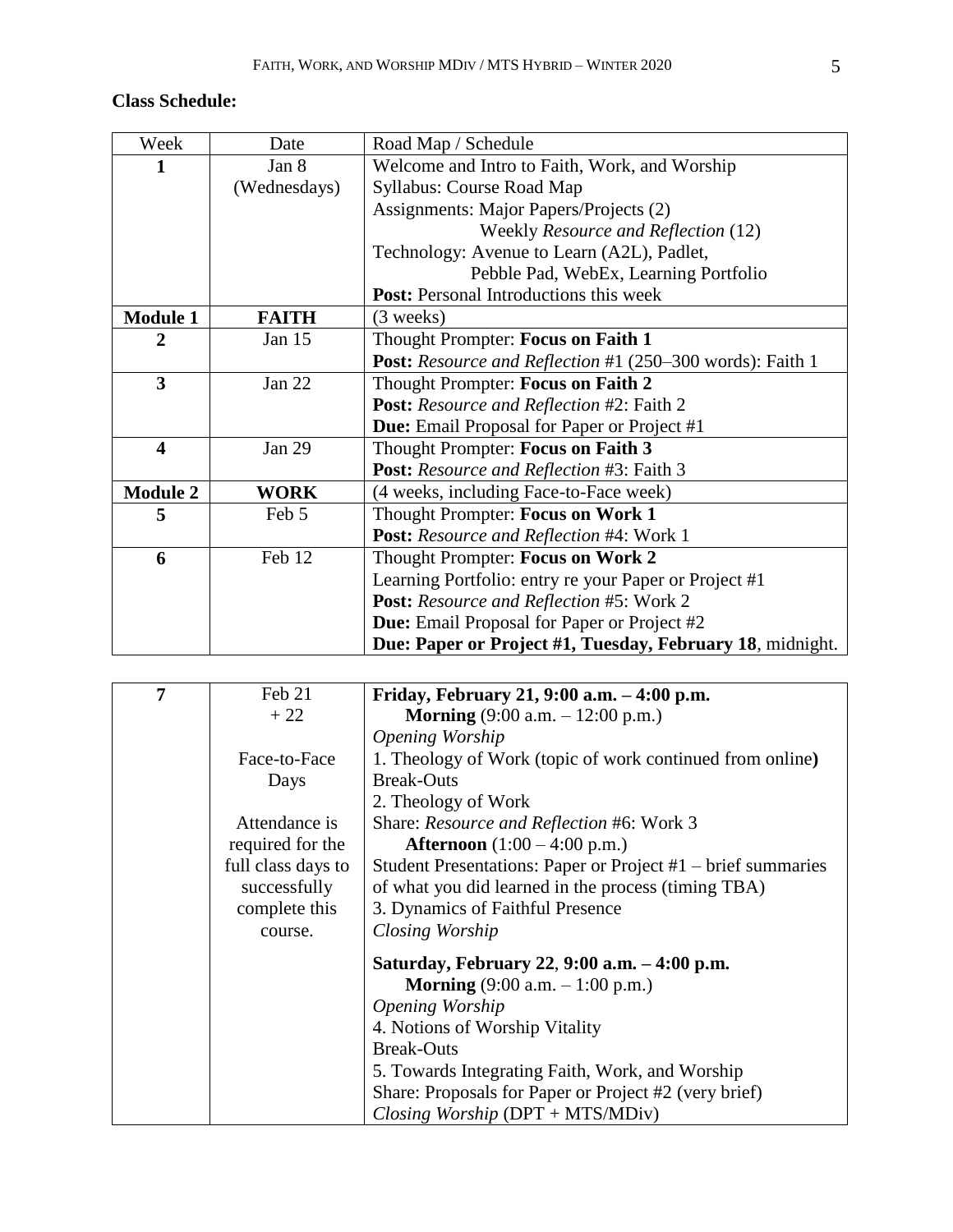|                 | Feb $26 - Break$   | No postings. Use this week to move ahead on Assignment #2     |
|-----------------|--------------------|---------------------------------------------------------------|
| 8               | Mar 4              | <b>MODULE 2 (cont.): WORK</b>                                 |
|                 |                    | Thought Prompter: Focus on Work, wrap up                      |
|                 |                    | Post: Resource and Reflection #7: Work 4                      |
| <b>Module 3</b> | <b>WORSHIP</b>     | (3 Weeks)                                                     |
| 9               | Mar 11             | Thought Prompter: Focus on Worship 1                          |
|                 |                    | <b>Post:</b> Resource and Reflection #8: Worship 1            |
|                 |                    | Video Update Post: Let us know how you are progressing on     |
|                 |                    | your final paper or project.                                  |
| 10              | Mar 18             | Thought Prompter: Focus on Worship 2                          |
|                 |                    | <b>Post:</b> Resource and Reflection #9: Worship 2            |
| 11              | Mar 25             | Thought Prompter: Focus on Worship 3                          |
|                 |                    | Post: Resource and Reflection #10: Worship 3                  |
|                 |                    | Due: Paper or Project #2, Tuesday, March 31, midnight.        |
| <b>Module 4</b> | <b>INTEGRATION</b> | (2 Weeks)                                                     |
| 12              | Apr 1              | Thought Prompter: Integrating Faith, Work, and Worship        |
|                 |                    | Post: Resource and Reflection #11: Integrating Faith, Work,   |
|                 |                    | Worship (at least 2 of the 3)                                 |
|                 |                    | Due: Video Final Post, April 7. What you did for your final   |
|                 |                    | paper or project, any risks you took, what you learned in the |
|                 |                    | process, any final greetings.                                 |
| 13              | Apr 8              | Wrap-Up: Integrating Faith, Work, and Worship                 |
|                 |                    |                                                               |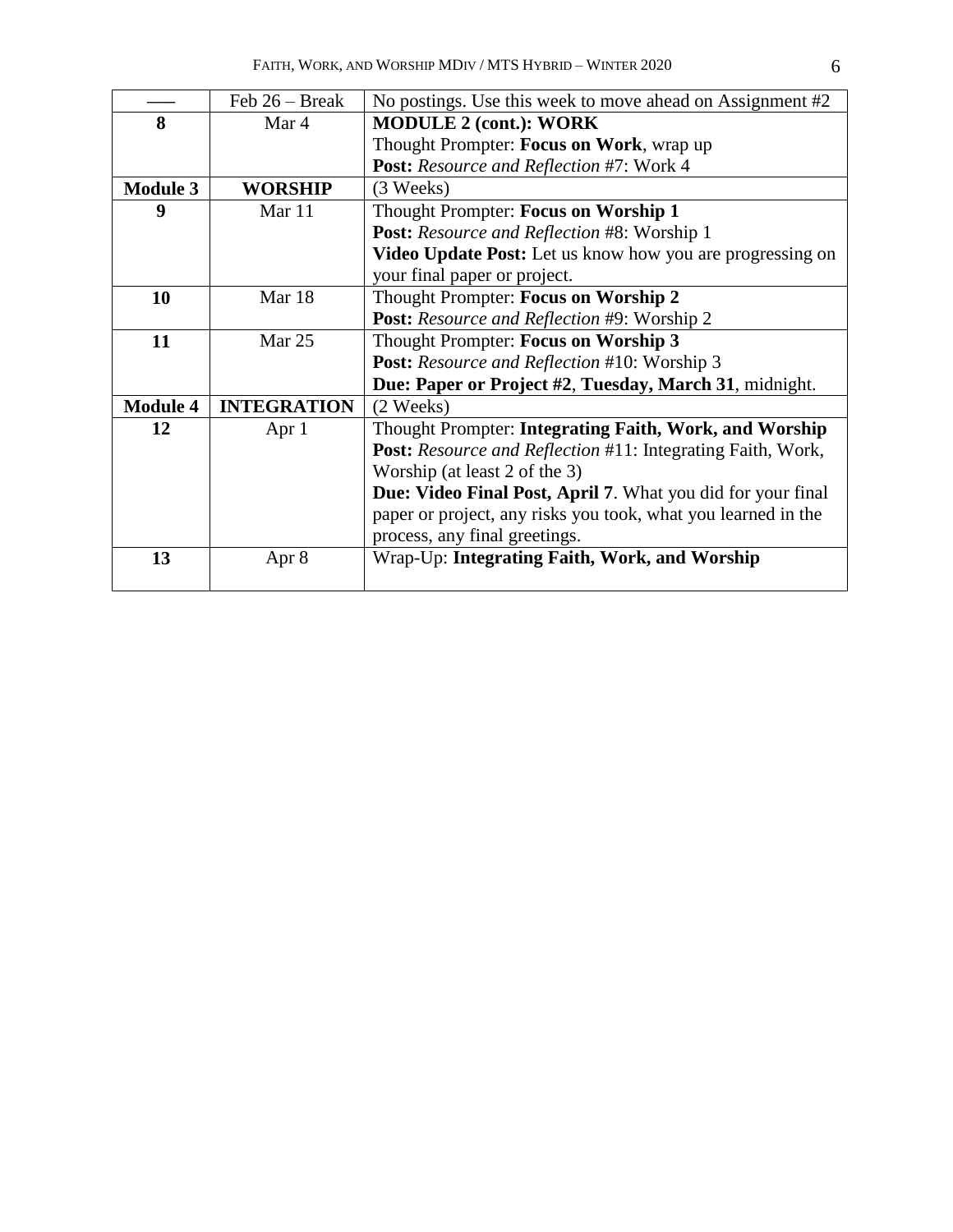### **ASSIGNMENTS:**

MDiv/MTS students are to write approximately 6,000–7,000 words per course. Here is a breakdown of three options to fit this range within your assignments:

Option 1: Assignments #1 and #2 are both papers. You may use the lower range of word count for both papers, as well as for the weekly reflection. Assignment #1: Paper = 2000 words (approx.) Assignment #2: Paper = 3000 words (approx.) Weekly Reflection: 150 words x 11 reflection posts  $= 1650$  words (approx.) **Total: 6650 words** (approx.)

Option 2: Assignment #1 is a paper. Assignment #2 is a project (reflection of 850 words). Choose the larger range of words for the paper (3000) and weekly reflection (200). Assignment #1: Paper =  $3000$  words (approx.) Assignment #2: Project + Reflection = 850 words (approx.) Weekly Reflection:  $200 \times 11 = 2200$  words (approx.) **Total: 6050 words** (approx.)

Option 3: Assignment #1 is a project (reflection of 700 words). Assignment #2 is a paper. Choose the larger range of words for the paper (4000) and weekly reflection (200). Assignment #1: Project + Reflection = 700 words (approx.) Assignment #2: Paper = 4000 words (approx.) Weekly Reflection:  $200 \times 11 = 2200$  words (approx.) **Total: 6900 words** (approx.)

# **1. RESEARCH PAPER or PROJECT #1**

**MARKS: 30%** (In-Class Presentation: **5%** + Submitted Paper/Project: **25%** = **30%**) Choose and explore one or more of the topics of this course, either in a research paper or creative project. **You must consult with the instructor before finalizing your plans for either a paper or a project.** Submit an email proposal of your ideas for this assignment by Week 3 of the course. You are encouraged to take risks on your papers or projects. Although this does not guarantee success in the assignment, it will be noted in your grade.

**Research Paper: 2000 / 30000 words.** (See Options 1, 2, and 3 to select word count.) Research an area of our topics that is significant to you and ministry. This may be biblical, historical, theological, cultural, arts-based, practice of ministry, etc. Conform to MDC Style Guide. Include substantive content. Use **10–12** serious resources.

**Project.** Thoughtfully design a project to address issues or challenges or expressions of one of our topics. **Reflection Paper.** Write a short paper (**700 words** approx.) that provides insight into your project, any risks, and thoughtful reflection on what you learned in the process.

Specializations: Connect *at least* one research paper or project to your Specialization (Christian Worldview/Church and Culture/Pastoral Studies) and be able to show how you accomplish this.

**PAPER OR PROJECT DUE: Tuesday, February 18**, midnight.

**PRESENTATION DUE: Friday, February 21, Face-to-Face Class.**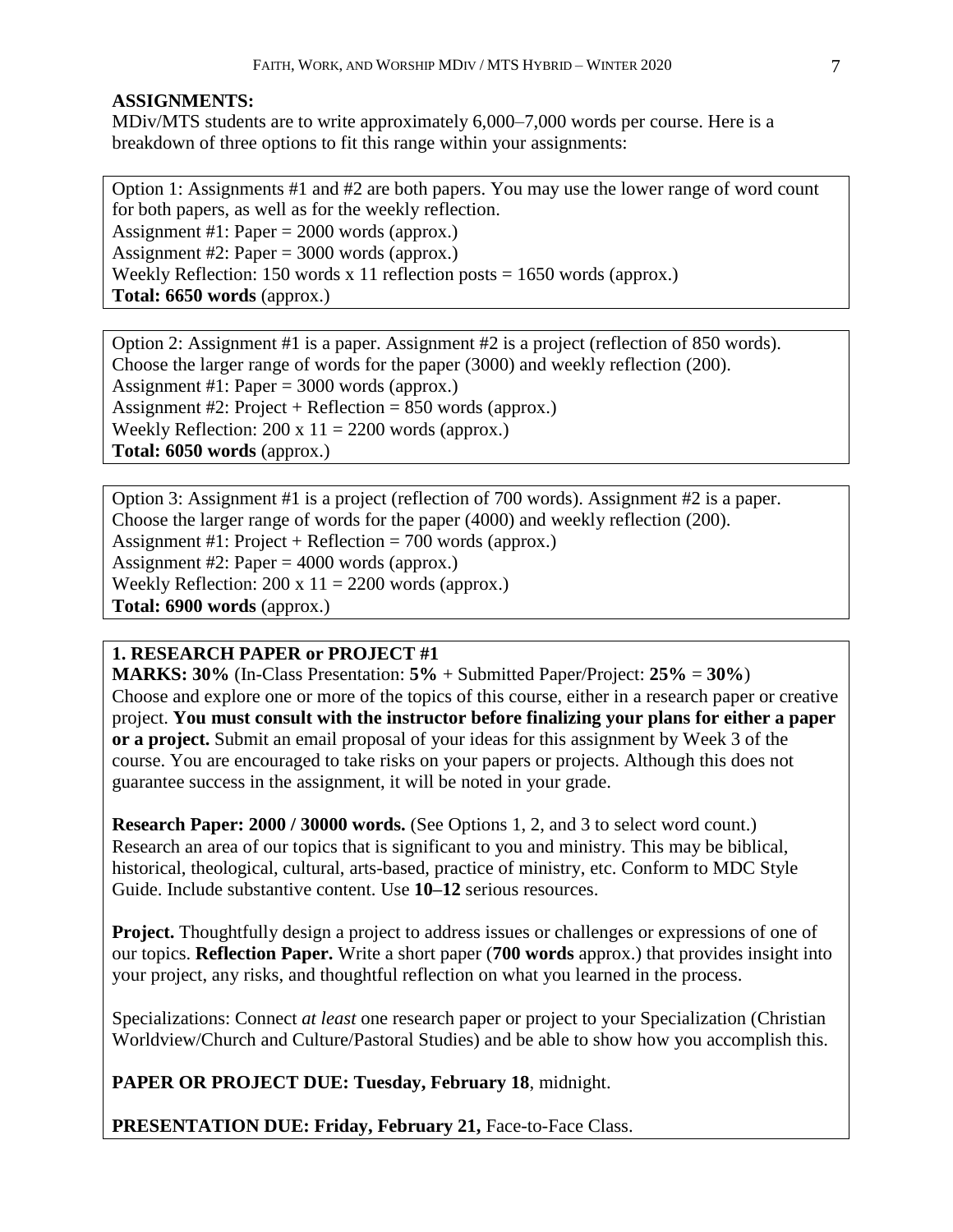Present an **in-class** summary of what you did in your paper or project, and what you learned in the process. Articulate any kind of risk you took in approaching or completing this assignment. If there is time, expect questions and interaction following your presentation. Timing for presentations will be based on the class size.

# **2. RESEARCH PAPER or PROJECT #2**

**MARKS: 40%** (Video Final Post: **5%** + Submitted Paper/Project: **35%** = **40%**) Choose and explore one (or two) of the three topics of the class, either through a substantive research paper or a creative project. **You must consult with the instructor before finalizing your plans for either a paper or a project.** You are encouraged to take risks on your papers or projects. Although this does not guarantee success in the assignment, it will be noted in your grade. Share your proposal for this assignment in-class on the second of our face-to-face days.

**Research Paper: 3000 / 4000 words.** (See Options 1, 2, and 3 to select word count.) Research an area of faith, work, or worship, or an intersection of these areas that is significant to you and ministry. This may be biblical, historical, theological, cultural, arts-based, practice of ministry, etc. Conform to MDC Style Guide. Include substantive content. Use **12–15** serious resources.

**Project.** Thoughtfully design a project to address issues or challenges or expressions of one of our topics. **Reflection Paper.** Write a short paper (**850 words** approx.) that provides insight into your project and thoughtful reflection on what you learned in the process.

Specializations: Connect *at least* one research paper or project to your Specialization (Christian Worldview/Church and Culture/Pastoral Studies) and be able to show how you accomplish this.

**Video Update Post:** Post an informal report on how you are doing on your final assignment. **DUE: Wednesday, March 11.** 

# **Assignment Submission:**

**DUE: Tuesday, March 31**, by midnight.

**Video Final Post:** Post a final short video that tells us what you did for this final assignment, any risks you took, what you learned in the process of doing this assignment, and any final greetings (5%).

**DUE: Tuesday, April 7**, by midnight.

# **3. WEEKLY RESOURCE AND REFLECTION MARKS 30%**

Post a weekly *Resource and Reflection* (approx. 150–200 words each) and respond to a minimum of two other student postings each week (likely using Padlet). Your "resource" may be a link to anything that you find that is relevant to our topic, or you may create it yourself. The range of possibilities include links to a good article or short interview, a piece of art or a poem or photograph, a prayer or specific liturgy, etc. If you are an artist or musician or poet, you may want to post your own work. There are 11 Resource and Reflection posts. Note that there are also two video posts related to your final assignment. See the class schedule.

**DUE: Weekly Postings on Thursday**, following each Wednesday online class. **DUE: Responses to at least two other posts by Monday** of each class week.